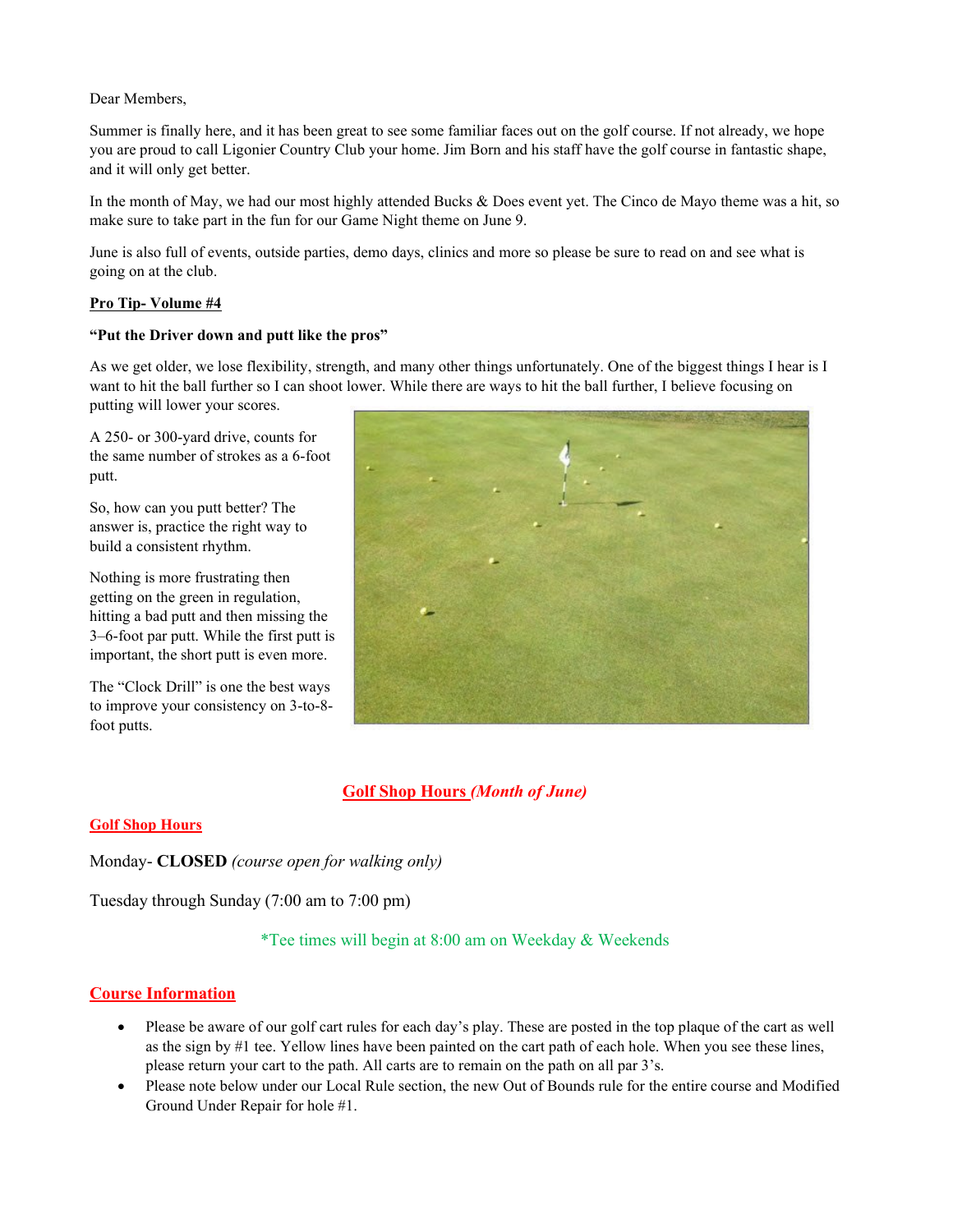# **OTHER**

The following days play will be limited, or the course will be closed due to an outside event.

- Friday, June 2 & Saturday, June 3- Men's Invitational Friday, June 17- Latrobe Hospital Outing \*Golf Course will be closed until after 3 pm \*Course Closed until 4:30 PM
- Monday, June 6- Westmoreland Chamber Outing Monday, June 20- Ligonier Chamber Outing<br>
\*Course Closed \*Course Closed \*Course Closed \*Course Closed \*Course Closed \*Course Closed \*Course Closed \*Course Closed \*Course Closed \*
- \*(Front 9 closes at  $3:30$ )
- 
- 
- 
- \*Course Closed \*Course Closed
- Thursday, June 9- Bucks & Does Thursday, June 23- WPGA VIP Tournament<br>
\*(Front 9 closes at 3:30) \*(Transland \*(Course Closed \*)
- Friday, June 10- Sewickley Library Outing Friday, June 24- Ducks Unlimited Outing \*Course closed until 3:30 PM \*Course Closed until 4:30 PM
- Monday, June 13- Islay's Junior Tournament Monday, June 27- Latrobe Elks Exchange Day \*Course Closed \*Course Open; Last Tee Time is 3:00 PM

### **Golf Shop Information**

### **Upcoming Demo Days**

- Tuesday, June 21 (3-7 PM)- CALLAWAY
- Wednesday, June 25 (2-6 PM- TITLEIST
- Saturday, June 25 (12 to 4 PM)- TAYLORMADE

### **Exchange Days**

We have a full array of exchange days throughout the summer, including a popular Bedford Springs and two new ones, Ebensburg Country Club & Middlecreek Golf Club. If you plan on participating in an exchange day, the Golf Shop will call for you.

> Tuesday, June 7- Bedford Springs\*- \$99 Monday, June 27- Latrobe Elks Golf Club- \$40 Monday, July 11- Norvelt Golf Club- \$40 Monday, July 18- Champion Lakes Golf Club- \$40 Thursday, August 4- Middlecreek Golf Club- \$30 Tuesday, August 9- Ebensburg Country Club- \$30 Thursday, August 18- Bedford Springs- \$99\* Monday, August 29- Latrobe Elks Golf Club- \$40 Monday, September 26- Glengary Golf Club- \$40

*\*For Bedford Springs- you must sign-up in the Golf Shop. Tee Times will be taken two weeks prior to the Exchange Day.*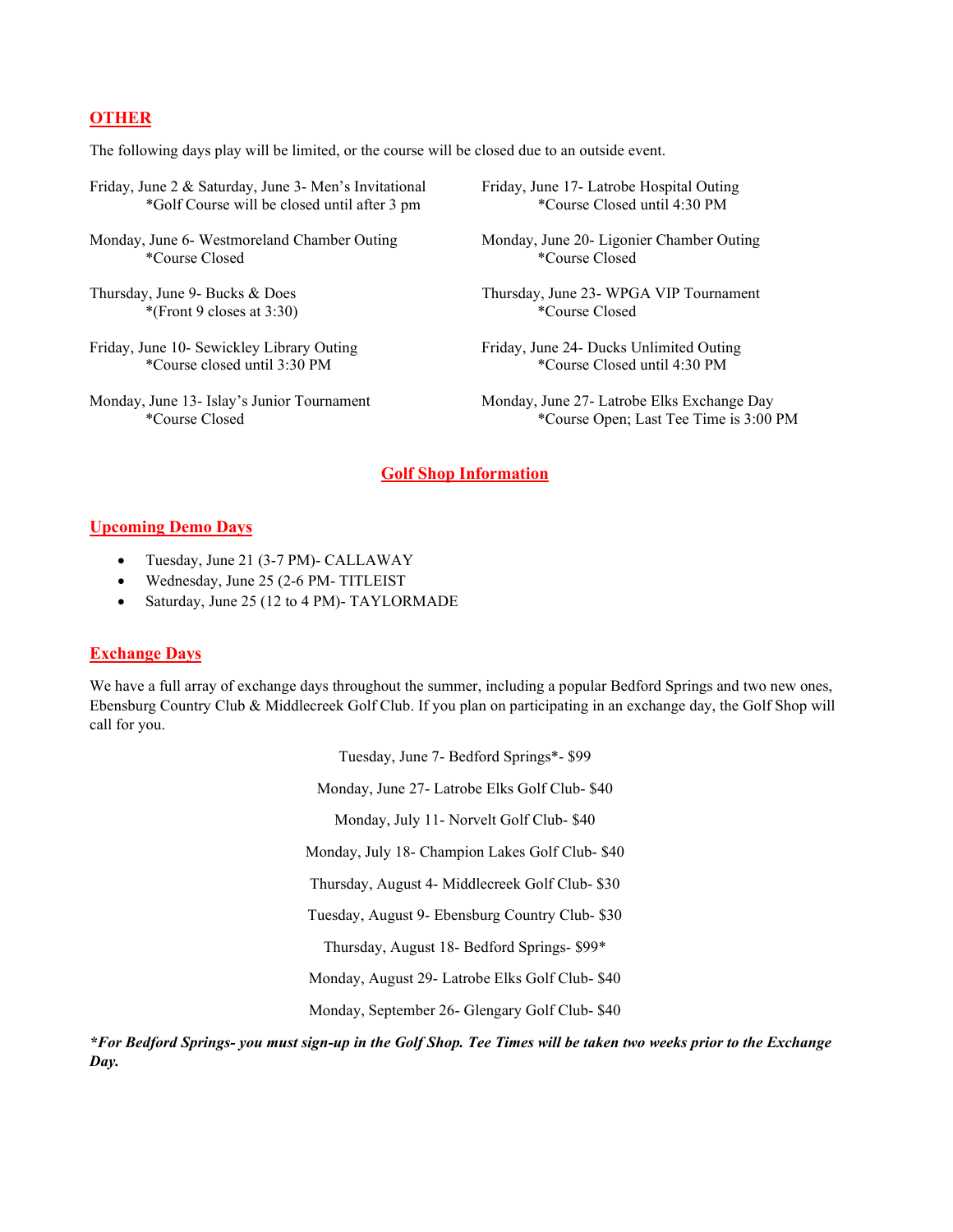# **Upcoming Events**

# **Bucks & Does "Game Night"- Thursday, June 9**

- 6:00 PM Shotgun; Buffet will run from 5:00 to 5:45 PM
- 9-hole Step-A-Side Scramble
- Skills contests & Course Contests
- Sign-up as a twosome, threesome, or foursome
- Open to Golf members, social members & Guests
- Members- \$35; Guests- \$40- *cart optional*

# **Parent-Child Tournament- Saturday, June 18**

- Tee Times will be blocked from (Noon to 2:00 PM) for the event
- You may play at another time if you have another player in your group
- Better-Ball of Partners (18 Holes)
- Gross, NET & Callaway Divisions
- Players without handicaps will play in the Callaway Division
- \$25 Per Person, cart not included
- Sign-Up in the Golf Shop

# **UPCOMING EVENTS TO KEEP IN MIND**

- June 18- Parent Child
- July 9 & 10- Member/Member
- July 16- Senior Club Championship
- August 6- Member/Guest
- August 7- Family Fun Day
- August 13 & 14- Club Championship
- August 27- Glow Golf
- September 4- 5 Person Scramble
- September 18- Pigskin Cross Country
- October 22- Ray's Revenge
- October 30- Pumpkin Par-3

# **Intermediate SWAT Nights- NEW for 2022**

The Golf Shop will be hosting a **Thursday** night SWAT for all Intermediate Golfers. These SWATS are designed to meet new people, enjoy a night out at the club and maybe even win a little money.

Format: Will change weekly (best 2 of 4, play with the pro, scramble, etc.)

Entry Fee: \$5 per event (optional \$20 skins game based on event)

### *Guest Fee: \$10 (not including cart)*

Sign-Up Procedures: Sign-up in the golf shop (golf shop will make teams)

Time: Tee times/shotgun will start at 5:45 pm

# **Intermediate SWAT dates: June 16, July 28 & August 11 (18-hole events)**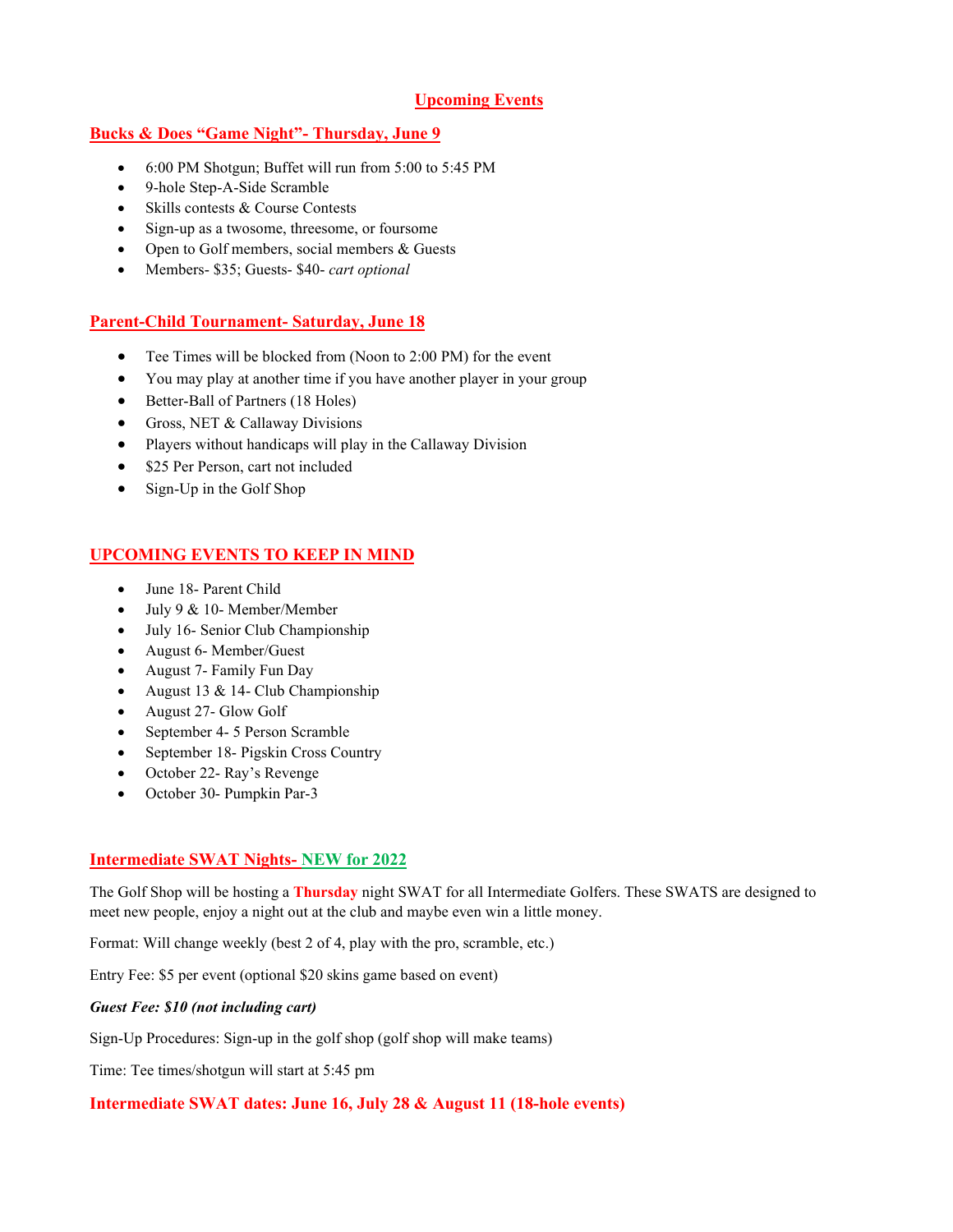### **Intermediate Night(s)**

To go along with our Intermediate SWAT nights, will be our Intermediate Night out. Last year we had some cool themed nights like our White Claw event and our Mule Night. This year we will have a college Night and bring back our Glow Golf event.

#### **Saturday, July 23- College Night Out (6:00 pm shotgun)**

#### **\*Themed by Natty Light with a Beer Pong Tournament following play**

#### **Saturday, August 27- Glow Golf (9:00 pm shotgun)- 5-7 holes in the dark**

### **Bucks & Does Evening Couples Events**

Our crowd pleasing and most exciting events of the year are back for 2022. This year, these 9-hole events will be all sorts of fun and each one will have a one-of-a-kind theme/format. Each event (other than the Couples Cup) will be a 6:00 pm shotgun start this year and our buffets will be available from 5:00-5:45 pm.

#### **June 9- Game Night**

#### **July 14- Christmas in July**

#### **August 20- Couples Cup (1:30 modified shotgun starts)**

#### **October 6- Mystery Night**

### **Ladies Fun Night**

Back again for 2022, is our Ladies Fun Night. This casual and relaxing night is designated for the gals that just want to come out, hit the golf ball around and not worry about a score.

#### **This year you may bring a guest with you for only \$10!**

Sign-Up Procedures: Sign-up in the golf shop (golf shop will make teams)

Time: Tee times will start at 5:45 pm

### **Ladies Fun Night dates: June 15, July 6 & August 10**

#### **Ladies Only Golf Clinics**

The Golf Shop will have multiple Ladies only clinics in June, July & August on Wednesdays. Each clinic will be from 5:45 to 6:30 PM and focus on different facets of the game. Dates for Ladies Clinics are as follows:

#### **WEDNESDAYS**

**JUNE 22 JULY 27 AUGUST 17**

## **Score Posting, GHIN & CAP Patrol**

Score posting has started for the season. When turning in scorecards to the Golf Shop, please put your first and last name as well as what tee you played.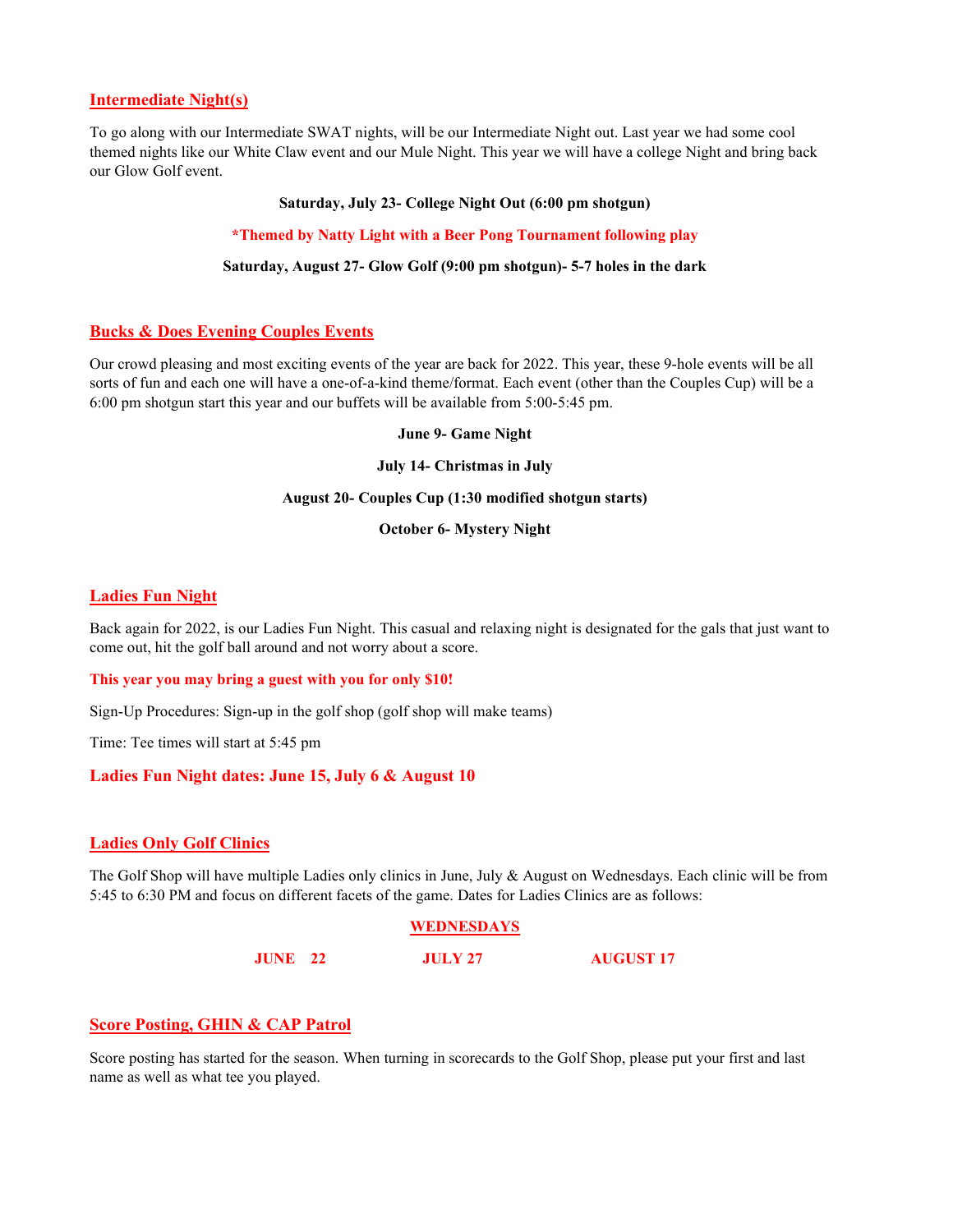- **REMINDER:** Scores should be posted daily as handicaps will change daily. If your score is not posted in a reasonable time, you will receive a score of PAR. The Golf Shop will happily post your scores, you may enter them online or on the GHIN APP.
- Handicaps will not be posted on the bulletin board but will be available in the Golf Shop. On Saturday's  $\&$ Sunday's, handicaps will be at the starter box.
- The GHIN & Cap Patrol APP can be downloaded in the Google Play Store or the Apple Store

# **CAP PATROL**

Cap Patrol is new to Ligonier Country Club for this year and is integrated with GHIN and our Tee Sheet. Cap Patrol will be a great tool for monitoring all player's handicaps, creating a level playing field and create some fun with the games you can play in the APP.

Cap Patrol is free of charge and all we ask is you download the free APP on Google Play Store or the Apple Store.

Once the APP is downloaded, your will be asked to log in with your email and GHIN number. If you need your GHIN number, please call the Golf Shop.

Lastly, click on the link below to see what Cap Patrol is about!

https://bit.ly.cappatrol-memberintro

### **Hole-In-One Club**

The hole-in-one club is a unique way to win some money, receive a trophy and treat your friends and members to a drink. Each time someone has a hole-in-one, golfers will receive 50% off the pot in cash and 50% of the pot in golf shop credit.

The 2022 hole-in-one club has been billed and we officially sit at **\$760** in the pot.

If you would like to add to the hole-in-one club or cancel out, please email Sean.

**ENTRY: \$10 per person, per hole-in-one (opt-out anytime)**

#### **2022 Hole-In-Ones**

**Hole #7- Carolyn Morford (5/15/2022)**

**Hole #4- Matt Burkardt (5/16/2022)**

#### **Driving Range, Bag & Cart Storage**

The Driving Range will close at 4:30 PM on Tuesday & Friday evenings for clean picking.

#### **2022 Fees**

Range Pass- \$175 Bag Storage & Club Cleaning- \$100 Bag Storage & Range Pass- \$250 Cart Storage- \$75 Bag & Cart Storage- \$150 Bag & Cart Storage + Range- \$275Push-Cart Rental- \$5